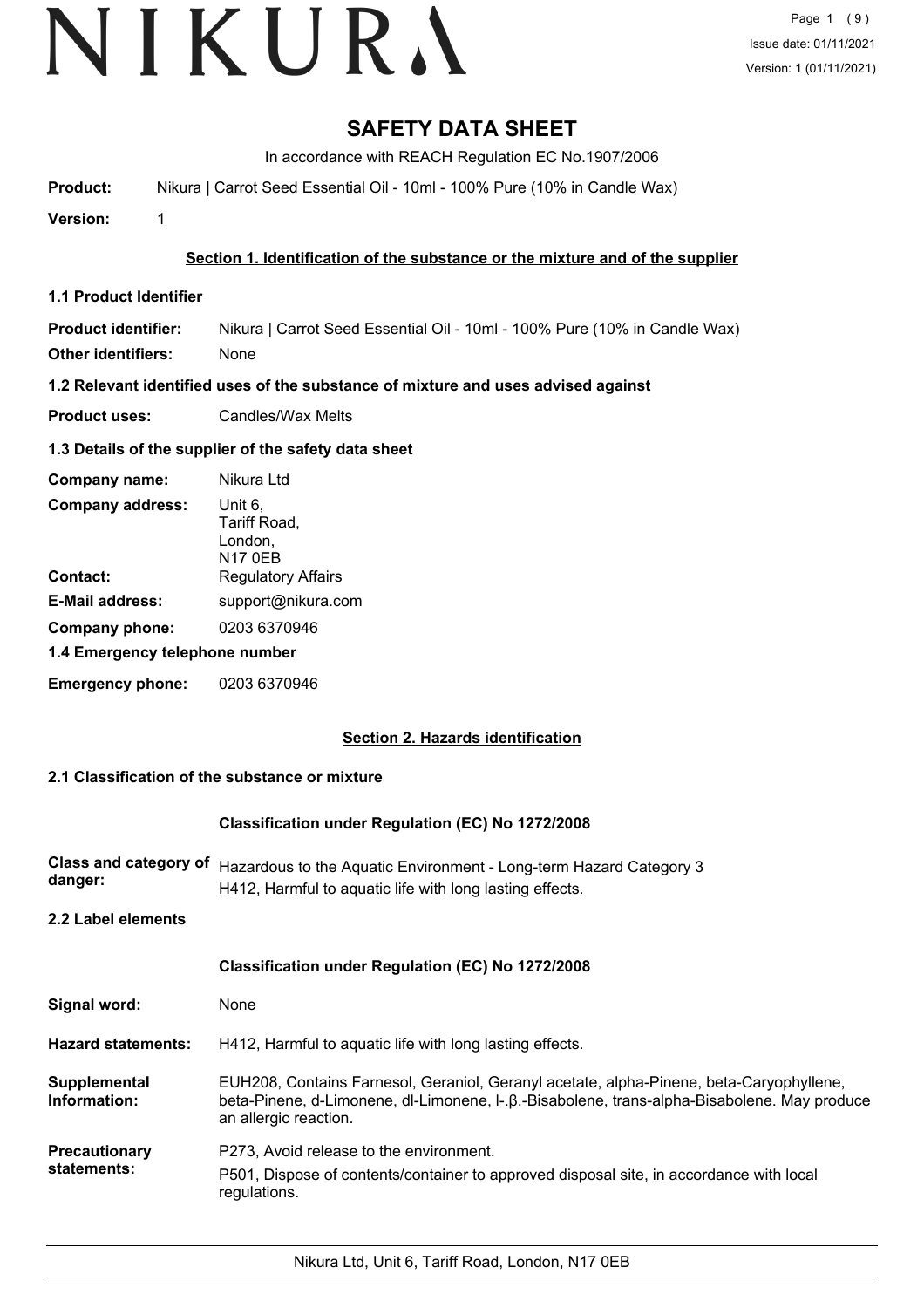Page 2 (9) Issue date: 01/11/2021 Version: 1 (01/11/2021)

# **SAFETY DATA SHEET**

In accordance with REACH Regulation EC No.1907/2006

**Product:** Nikura | Carrot Seed Essential Oil - 10ml - 100% Pure (10% in Candle Wax)

- **Version:** 1
- **Pictograms:** None
- **2.3 Other hazards**
- **Other hazards:** None

# **Section 3. Composition / information on ingredients**

# **3.2 Mixtures**

# **Contains:**

| <b>Name</b>            | <b>CAS</b> | <b>EC</b> | <b>REACH Registration</b><br>No. | $\%$     | <b>Classification for</b><br>(CLP) 1272/2008                                                                                                             |
|------------------------|------------|-----------|----------------------------------|----------|----------------------------------------------------------------------------------------------------------------------------------------------------------|
| alpha-Pinene           | 80-56-8    | 201-291-9 |                                  | 0.81%    | Flam. Lig. 3-Acute Tox.<br>4-Skin Irrit. 2-Skin<br>Sens. 1B-Asp. Tox 1-<br>Aquatic Acute 1-<br>Aquatic Chronic 1;<br>H226-H302-H304-<br>H315-H317-H410,- |
| beta-Caryophyllene     | 87-44-5    | 201-746-1 |                                  | 0.72%    | Skin Sens. 1B-Asp.<br>Tox 1-Aquatic Chronic<br>4;H304-H317-H413,-                                                                                        |
| II-.β.-Bisabolene      | 495-61-4   |           |                                  | 0.40%    | Acute Tox. 4-Skin Irrit.<br>2-Skin Sens. 1B-Asp.<br>Tox 1-Aquatic Chronic<br>2:H304-H315-H317-<br>H332-H411.-                                            |
| Geranyl acetate        | 105-87-3   | 203-341-5 |                                  | 0.30%    | Skin Irrit. 2-Skin Sens.<br>1B-Aquatic Chronic 3;<br>H315-H317-H412.-                                                                                    |
| Farnesol               | 4602-84-0  | 225-004-1 |                                  | 0.22%    | Skin Irrit. 2-Eye Irrit. 2-<br>Skin Sens. 1B-Aquatic<br>Acute 1-Aquatic<br>Chronic 1:H315-H317-<br>H319-H410,-                                           |
| lbeta-Pinene           | 127-91-3   | 204-872-5 |                                  | $0.22\%$ | Flam. Liq. 3-Skin Irrit.<br>2-Skin Sens. 1B-Asp.<br>Tox 1-Aquatic Acute 1-<br>Aquatic Chronic 1:<br>H226-H304-H315-<br>H317-H410,-                       |
| trans-alpha-Bisabolene | 25532-79-0 |           |                                  | 0.16%    | Skin Irrit. 2-Skin Sens.<br>1B;H315-H317,-                                                                                                               |
| Geraniol               | 106-24-1   | 203-377-1 |                                  | 0.14%    | Skin Irrit. 2-Eye Dam.<br>1-Skin Sens. 1; H315-<br>H317-H318,-                                                                                           |
| Myrcene                | 123-35-3   | 204-622-5 |                                  | 0.13%    | Flam. Liq. 3-Skin Irrit.<br>2-Eye Irrit. 2-Asp. Tox<br>1-Aquatic Acute 1-<br>Aquatic Chronic 2;<br>H226-H304-H315-<br>H319-H400-H411,-                   |
| ld-Limonene            | 5989-27-5  | 227-813-5 |                                  | 0.11%    | Flam. Liq. 3-Skin Irrit.<br>2-Skin Sens. 1B-Asp.<br>Tox 1-Aquatic Acute 1-<br>Aquatic Chronic 3;<br>H226-H304-H315-<br>H317-H400-H412,-                  |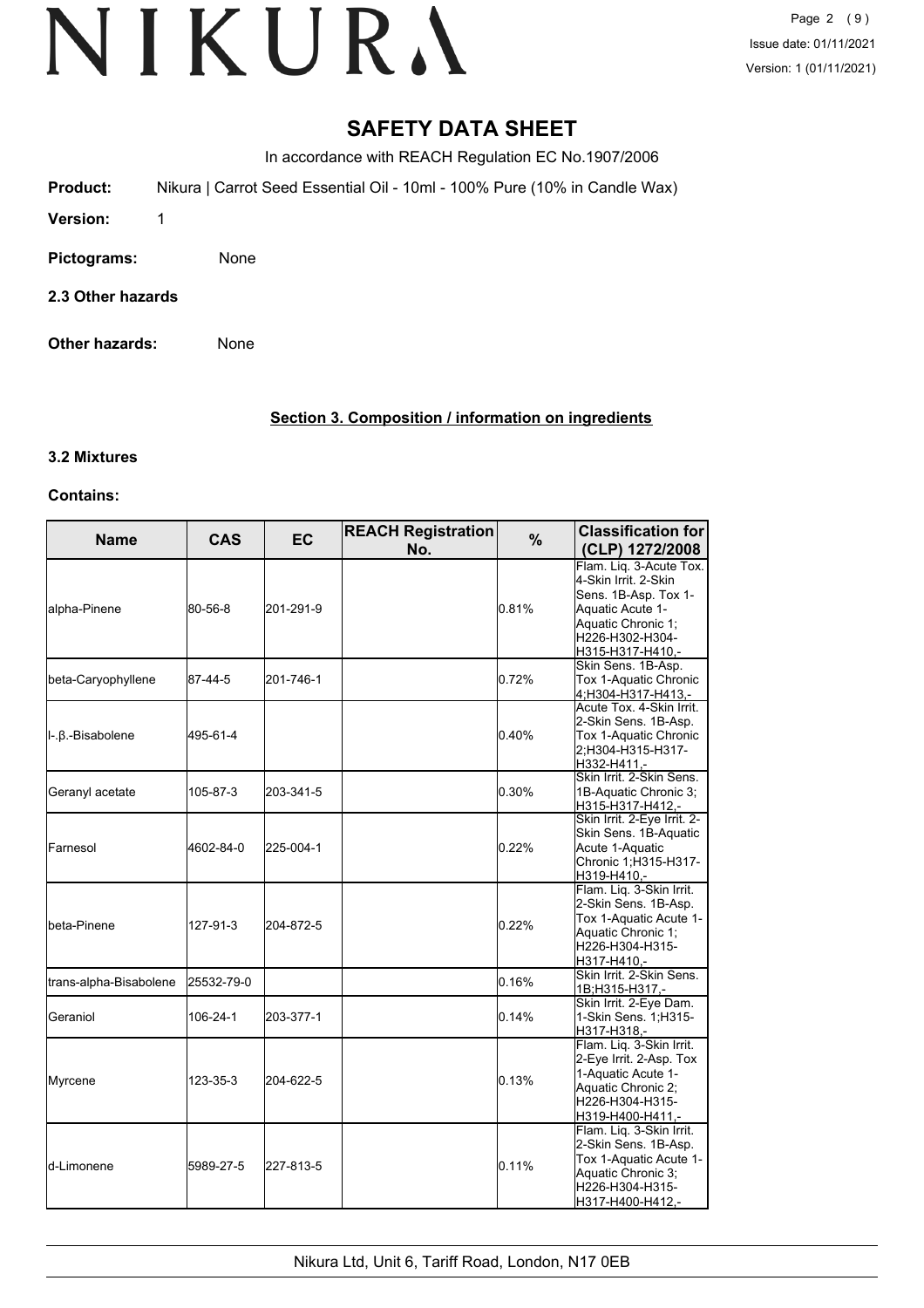# **SAFETY DATA SHEET**

In accordance with REACH Regulation EC No.1907/2006

**Product:** Nikura | Carrot Seed Essential Oil - 10ml - 100% Pure (10% in Candle Wax)

## **Version:** 1

| <b>Idl-Limonene</b> | 138-86-3 | 205-341-0 | 0.11% | Flam. Lig. 3-Skin Irrit.<br>2-Skin Sens. 1B-Asp.<br>Tox 1-Aquatic Acute 1-<br>Aquatic Chronic 3;<br>H226-H304-H315-<br>H317-H400-H412.- |
|---------------------|----------|-----------|-------|-----------------------------------------------------------------------------------------------------------------------------------------|
| <b>Ip-Cymene</b>    | 99-87-6  | 202-796-7 | 0.11% | Flam. Lig. 3-Repr. 2-<br>Asp. Tox 1-Aquatic<br>Chronic 2;H226-H304-<br>H361-H411.-                                                      |

# **Substances with Community workplace exposure limits:**

Not Applicable

**Substances that are persistent, bioaccumulative and toxic or very persistent and very bioaccumulative, greater than 0.1%:**

Not Applicable

# **Section 4. First-aid measures**

# **4.1 Description of first aid measures**

| Inhalation:           | Remove from exposure site to fresh air, keep at rest, and obtain medical attention.                            |
|-----------------------|----------------------------------------------------------------------------------------------------------------|
| Eye exposure:         | Flush immediately with water for at least 15 minutes. Contact physician if symptoms persist.                   |
| <b>Skin exposure:</b> | Remove contaminated clothes. Wash thoroughly with soap and water. Contact physician if<br>irritation persists. |
| Ingestion:            | Rinse mouth with water and obtain medical attention.                                                           |

# **4.2 Most important symptoms and effects, both acute and delayed**

None expected, see Section 4.1 for further information.

# **4.3 Indication of any immediate medical attention and special treatment needed**

None expected, see Section 4.1 for further information.

# **SECTION 5: Firefighting measures**

# **5.1 Extinguishing media**

Suitable media: Carbon dioxide, Dry chemical, Foam.

# **5.2 Special hazards arising from the substance or mixture**

In case of fire, may be liberated: Carbon monoxide, Unidentified organic compounds.

# **5.3 Advice for fire fighters:**

In case of insufficient ventilation, wear suitable respiratory equipment.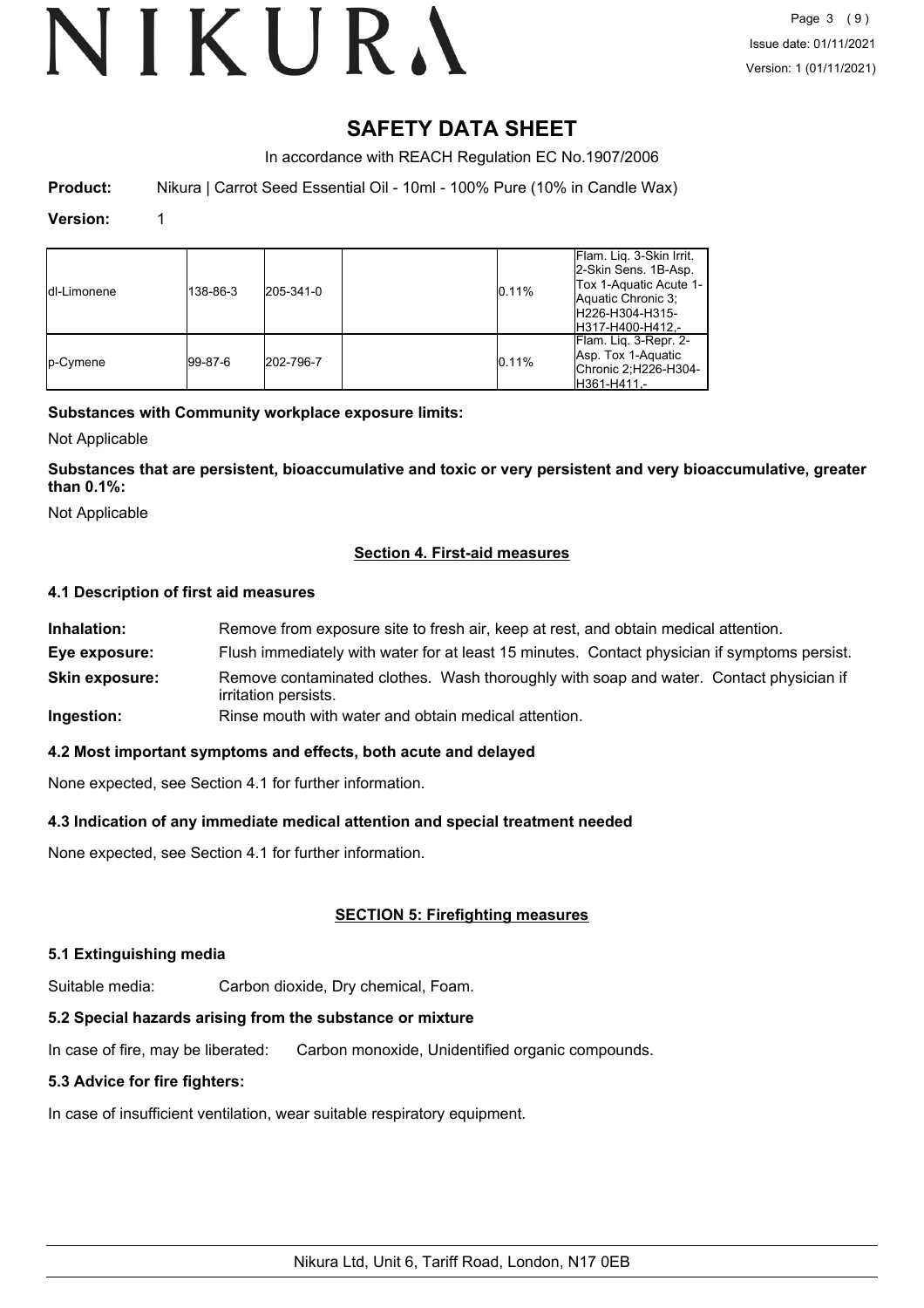# VIKURA

# **SAFETY DATA SHEET**

In accordance with REACH Regulation EC No.1907/2006

**Product:** Nikura | Carrot Seed Essential Oil - 10ml - 100% Pure (10% in Candle Wax)

**Version:** 1

# **Section 6. Accidental release measures**

# **6.1 Personal precautions, protective equipment and emergency procedures:**

Avoid inhalation. Avoid contact with skin and eyes. See protective measures under Section 7 and 8.

# **6.2 Environmental precautions:**

Keep away from drains, surface and ground water, and soil.

### **6.3 Methods and material for containment and cleaning up:**

Remove ignition sources. Provide adequate ventilation. Avoid excessive inhalation of vapours. Contain spillage immediately by use of sand or inert powder. Dispose of according to local regulations.

### **6.4 Reference to other sections:**

Also refer to sections 8 and 13.

# **Section 7. Handling and storage**

### **7.1 Precautions for safe handling:**

Keep away from heat, sparks, open flames and hot surfaces. - No smoking. Use personal protective equipment as required. Use in accordance with good manufacturing and industrial hygiene practices. Use in areas with adequate ventilation Do not eat, drink or smoke when using this product.

# **7.2 Conditions for safe storage, including any incompatibilities:**

Store in a well-ventilated place. Keep container tightly closed. Keep cool. Ground/bond container and receiving equipment. Use explosion-proof electrical, ventilating and lighting equipment. Use only non-sparking tools. Take precautionary measures against static discharge.

# **7.3 Specific end use(s):**

Candles/Wax Melts: Use in accordance with good manufacturing and industrial hygiene practices.

# **Section 8. Exposure controls/personal protection**

### **8.1 Control parameters**

Workplace exposure limits: Not Applicable

# **8.2 Exposure Controls**

### **Eye / Skin Protection**

Wear protective gloves/eye protection/face protection

# **Respiratory Protection**

Under normal conditions of use and where adequate ventilation is available to prevent build up of excessive vapour, this material should not require special engineering controls. However, in conditions of high or prolonged use, or high temperature or other conditions which increase exposure, the following engineering controls can be used to minimise exposure to personnel: a) Increase ventilation of the area with local exhaust ventilation. b) Personnel can use an approved, appropriately fitted respirator with organic vapour cartridge or canisters and particulate filters. c) Use closed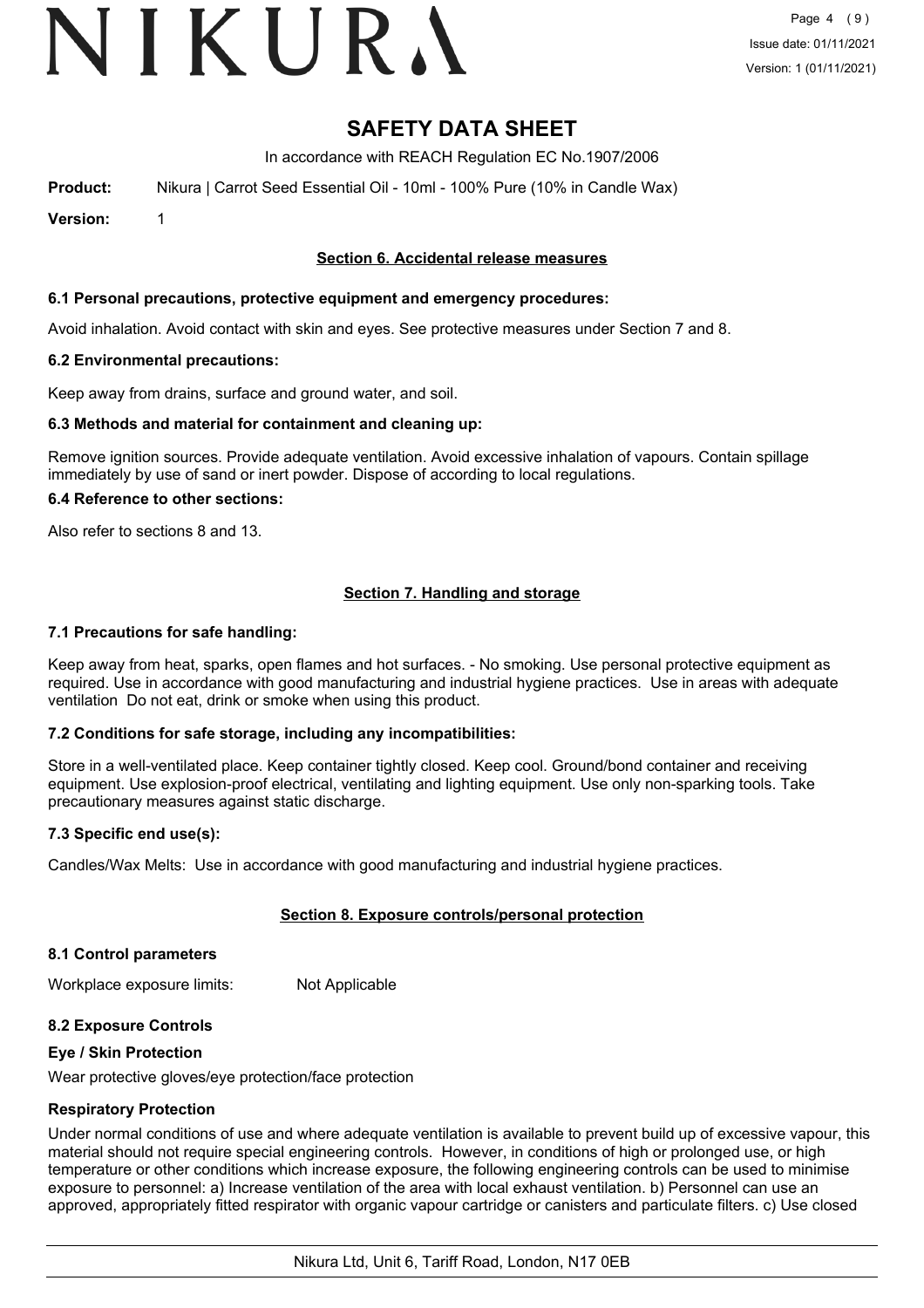Page 5 (9) Issue date: 01/11/2021 Version: 1 (01/11/2021)

# **SAFETY DATA SHEET**

In accordance with REACH Regulation EC No.1907/2006

**Product:** Nikura | Carrot Seed Essential Oil - 10ml - 100% Pure (10% in Candle Wax)

**Version:** 1

systems for transferring and processing this material.

Also refer to Sections 2 and 7.

# **Section 9. Physical and chemical properties**

# **9.1 Information on basic physical and chemical properties**

| Appearance:                                   | Not determined                               |
|-----------------------------------------------|----------------------------------------------|
| Odour:                                        | Not determined                               |
| <b>Odour threshold:</b>                       | Not determined                               |
| pH:                                           | Not determined                               |
| Melting point / freezing point:               | Not determined                               |
| Initial boiling point / range:                | Not determined                               |
| <b>Flash point:</b>                           | > 200 °C                                     |
| <b>Evaporation rate:</b>                      | Not determined                               |
| Flammability (solid, gas):                    | Not determined                               |
| Upper/lower flammability or explosive limits: | Product does not present an explosion hazard |
| Vapour pressure:                              | Not determined                               |
| Vapour density:                               | Not determined                               |
| <b>Relative density:</b>                      | Not determined                               |
| Solubility(ies):                              | Not determined                               |
| Partition coefficient: n-octanol/water:       | Not determined                               |
| Auto-ignition temperature:                    | Not determined                               |
| <b>Decomposition temperature:</b>             | Not determined                               |
| <b>Viscosity:</b>                             | Not determined                               |
| <b>Explosive properties:</b>                  | Not expected                                 |
| <b>Oxidising properties:</b>                  | Not expected                                 |
| 9.2 Other information:                        | None available                               |

# **Section 10. Stability and reactivity**

### **10.1 Reactivity:**

Presents no significant reactivity hazard, by itself or in contact with water.

# **10.2 Chemical stability:**

Good stability under normal storage conditions.

# **10.3 Possibility of hazardous reactions:**

Not expected under normal conditions of use.

# **10.4 Conditions to avoid:**

Avoid extreme heat.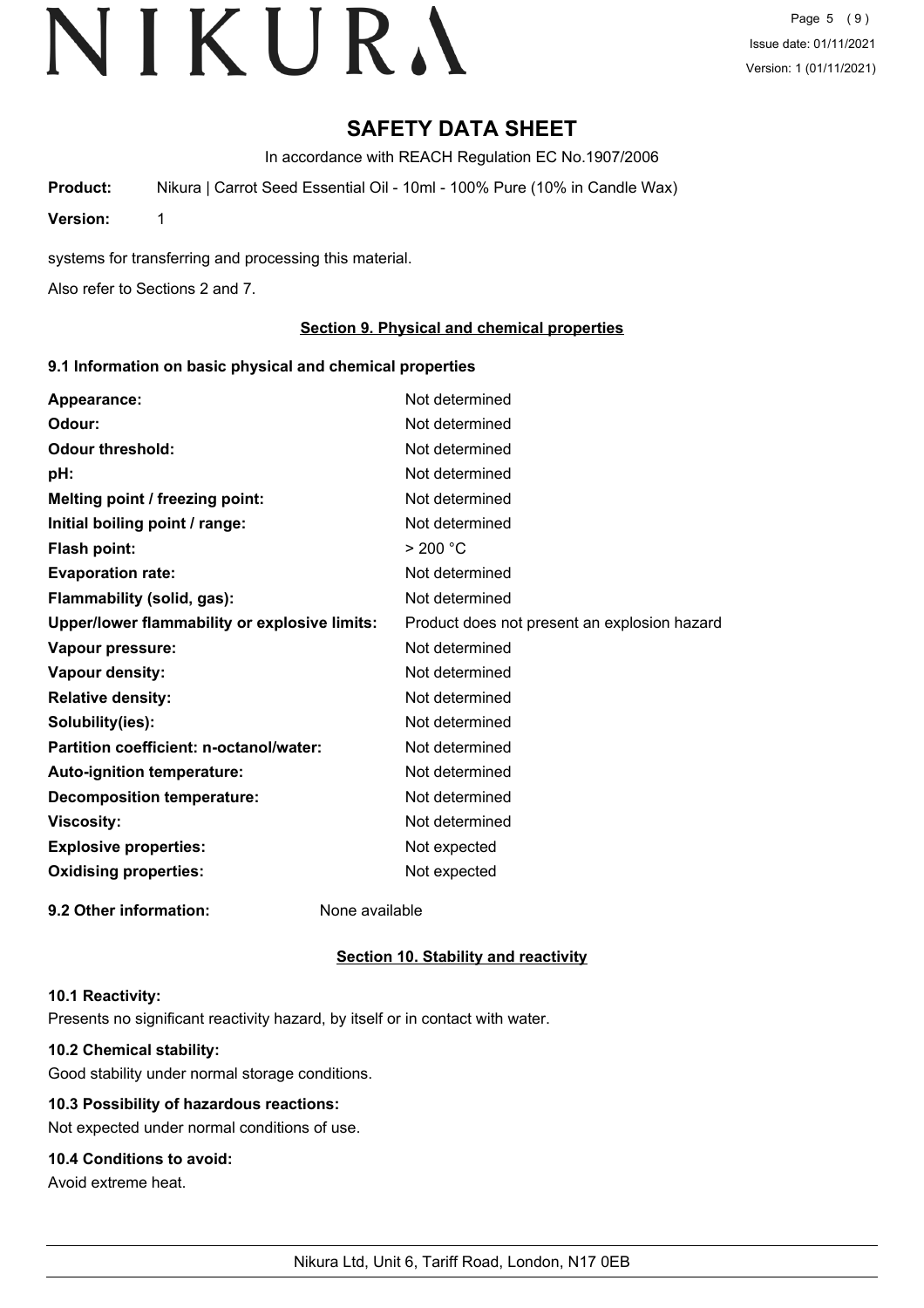Page 6 (9) Issue date: 01/11/2021 Version: 1 (01/11/2021)

# **SAFETY DATA SHEET**

In accordance with REACH Regulation EC No.1907/2006

**Product:** Nikura | Carrot Seed Essential Oil - 10ml - 100% Pure (10% in Candle Wax)

**Version:** 1

# **10.5 Incompatible materials:**

Avoid contact with strong acids, alkalis or oxidising agents.

# **10.6 Hazardous decomposition products:**

Not expected.

### **Section 11. Toxicological information**

# **11.1 Information on toxicological effects**

This mixture has not been tested as a whole for health effects. The health effects have been calculated using the methods outlined in Regulation (EC) No 1272/2008 (CLP).

This material does not meet the criteria for classification for health hazards under Regulation (EC) No 1272/2008.

| <b>Acute Toxicity:</b>                    | Based on available data the classification criteria are not met. |
|-------------------------------------------|------------------------------------------------------------------|
| <b>Acute Toxicity Oral</b>                | Not Applicable                                                   |
| <b>Acute Toxicity Dermal</b>              | Not Applicable                                                   |
| <b>Acute Toxicity Inhalation</b>          | Not Available                                                    |
| <b>Skin corrosion/irritation:</b>         | Based on available data the classification criteria are not met. |
| Serious eye damage/irritation:            | Based on available data the classification criteria are not met. |
| <b>Respiratory or skin sensitisation:</b> | Based on available data the classification criteria are not met. |
| Germ cell mutagenicity:                   | Based on available data the classification criteria are not met. |
| Carcinogenicity:                          | Based on available data the classification criteria are not met. |
| <b>Reproductive toxicity:</b>             | Based on available data the classification criteria are not met. |
| <b>STOT-single exposure:</b>              | Based on available data the classification criteria are not met. |
| <b>STOT-repeated exposure:</b>            | Based on available data the classification criteria are not met. |
| <b>Aspiration hazard:</b>                 | Based on available data the classification criteria are not met. |

**Information about hazardous ingredients in the mixture**

Not Applicable

Refer to Sections 2 and 3 for additional information.

# **Section 12. Ecological information**

# **12.1 Toxicity:**

| Harmful to aquatic life with long lasting effects.                       |               |
|--------------------------------------------------------------------------|---------------|
| 12.2 Persistence and degradability:                                      | Not available |
| 12.3 Bioaccumulative potential:                                          | Not available |
| 12.4 Mobility in soil:                                                   | Not available |
| 12.5 Results of PBT and vPvB assessment:                                 |               |
| This substance does not meet the PBT/vPvB criteria of REACH, annex XIII. |               |
| 12.6 Other adverse effects:                                              | Not available |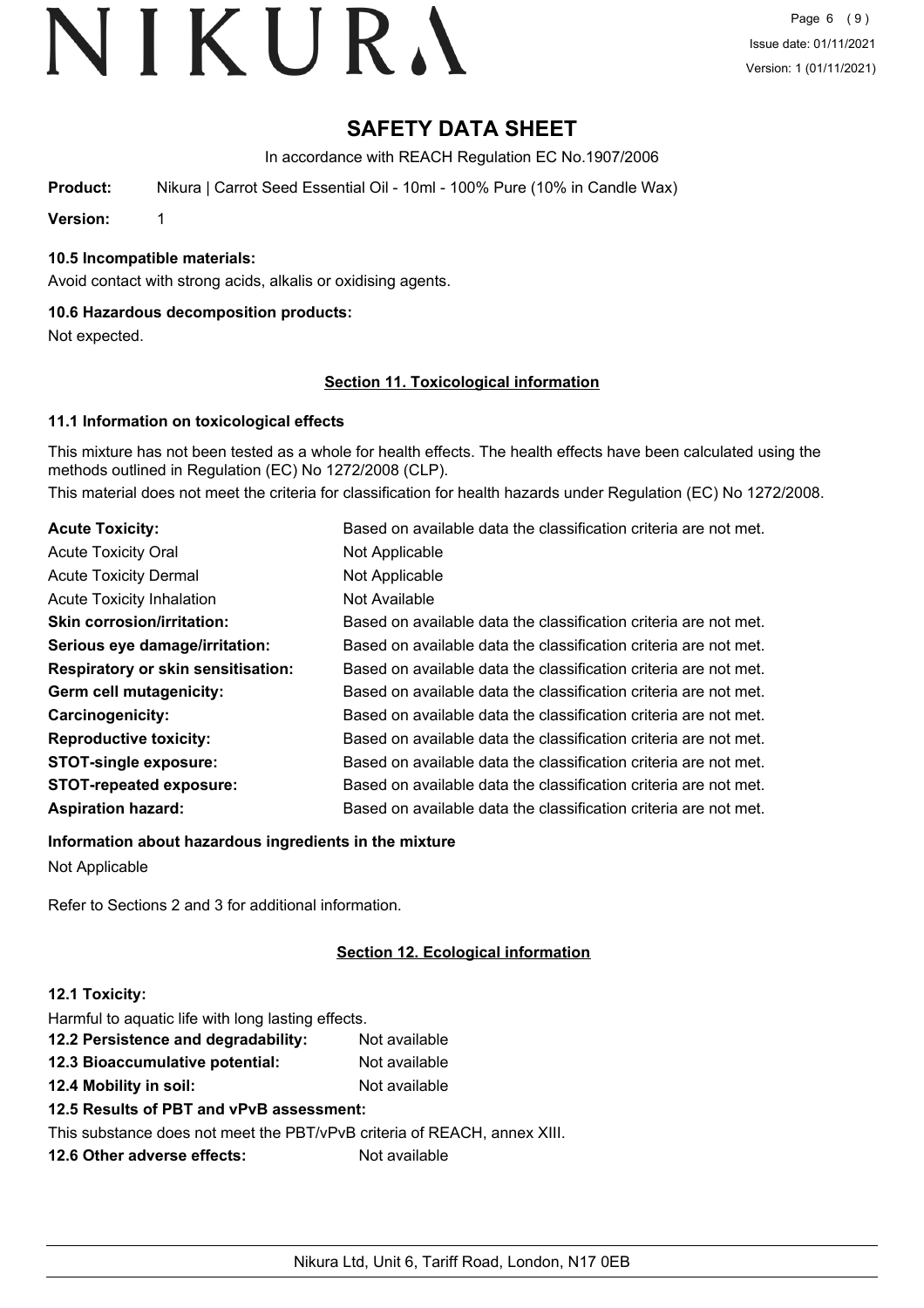Page 7 (9) Issue date: 01/11/2021 Version: 1 (01/11/2021)

# **SAFETY DATA SHEET**

In accordance with REACH Regulation EC No.1907/2006

**Product:** Nikura | Carrot Seed Essential Oil - 10ml - 100% Pure (10% in Candle Wax)

**Version:** 1

# **Section 13. Disposal considerations**

## **13.1 Waste treatment methods:**

Dispose of in accordance with local regulations. Avoid disposing into drainage systems and into the environment. Empty containers should be taken to an approved waste handling site for recycling or disposal.

# **Section 14. Transport information**

| 14.1 UN number:                                                               | Not classified                              |  |
|-------------------------------------------------------------------------------|---------------------------------------------|--|
| 14.2 UN Proper Shipping Name:                                                 | ۰                                           |  |
| 14.3 Transport hazard class(es):                                              | Not classified                              |  |
| <b>Sub Risk:</b>                                                              | Not classified                              |  |
| 14.4. Packing Group:                                                          | Not classified                              |  |
| <b>14.5 Environmental hazards:</b>                                            | Not environmentally hazardous for transport |  |
| 14.6 Special precautions for user:                                            | None additional                             |  |
| 14.7 Transport in bulk according to Annex II of MARPOL73/78 and the IBC Code: |                                             |  |

Not classified

# **Section 15. Regulatory information**

# **15.1 Safety, health and environmental regulations/legislation specific for the substance or mixture** None additional

# **15.2 Chemical Safety Assessment**

A Chemical Safety Assessment has not been carried out for this product.

# **Section 16. Other information**

| <b>Concentration % Limits:</b>  | EH C3=20.15% |
|---------------------------------|--------------|
| <b>Total Fractional Values:</b> | EH C3=4.96   |

**Key to revisions:**

Not applicable

# **Key to abbreviations:**

| <b>Abbreviation</b> | Meaning                                                            |
|---------------------|--------------------------------------------------------------------|
| Acute Tox, 4        | Acute Toxicity - Oral Category 4                                   |
| Acute Tox, 4        | Acute Toxicity - Inhalation Category 4                             |
| Aquatic Acute 1     | Hazardous to the Aquatic Environment - Acute Hazard Category 1     |
| Aquatic Chronic 1   | Hazardous to the Aquatic Environment - Long-term Hazard Category 1 |
| Aquatic Chronic 2   | Hazardous to the Aquatic Environment - Long-term Hazard Category 2 |
| Aquatic Chronic 3   | Hazardous to the Aquatic Environment - Long-term Hazard Category 3 |
| Aquatic Chronic 4   | Hazardous to the Aquatic Environment - Long-term Hazard Category 4 |
| Asp. Tox 1          | Aspiration Hazard Category 1                                       |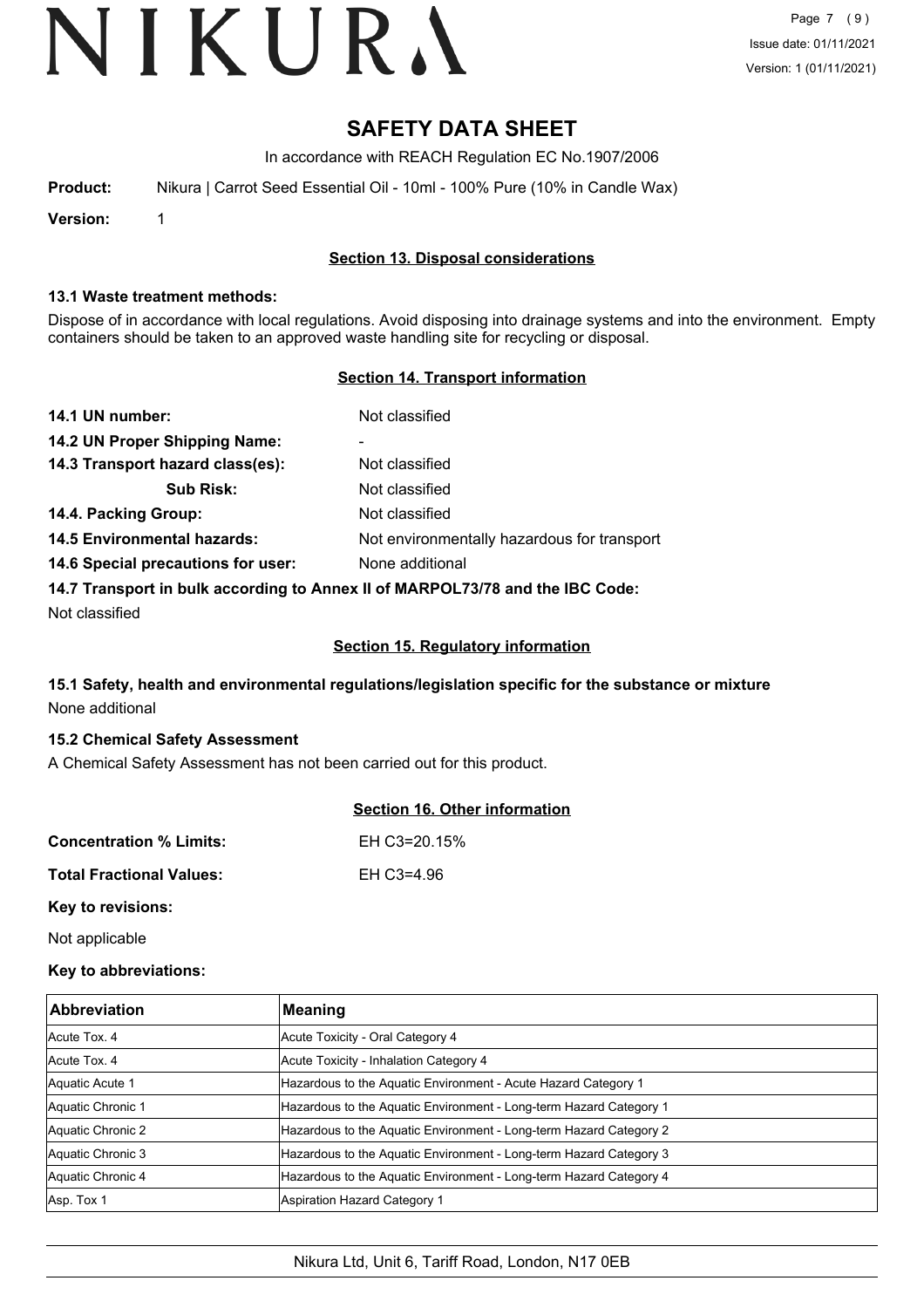# **SAFETY DATA SHEET**

In accordance with REACH Regulation EC No.1907/2006

**Product:** Nikura | Carrot Seed Essential Oil - 10ml - 100% Pure (10% in Candle Wax)

# **Version:** 1

| Eye Dam. 1       | Eye Damage / Irritation Category 1                                                                                                  |
|------------------|-------------------------------------------------------------------------------------------------------------------------------------|
| Eye Irrit. 2     | Eye Damage / Irritation Category 2                                                                                                  |
| Flam. Liq. 3     | Flammable Liquid, Hazard Category 3                                                                                                 |
| H226             | Flammable liquid and vapour.                                                                                                        |
| H302             | Harmful if swallowed.                                                                                                               |
| H304             | May be fatal if swallowed and enters airways.                                                                                       |
| H315             | Causes skin irritation.                                                                                                             |
| H317             | May cause an allergic skin reaction.                                                                                                |
| H318             | Causes serious eye damage.                                                                                                          |
| H319             | Causes serious eye irritation.                                                                                                      |
| H332             | Harmful if inhaled.                                                                                                                 |
| H361             | Suspected of damaging fertility or the unborn child (exposure route).                                                               |
| H400             | Very toxic to aquatic life.                                                                                                         |
| H410             | Very toxic to aquatic life with long lasting effects.                                                                               |
| H411             | Toxic to aquatic life with long lasting effects.                                                                                    |
| H412             | Harmful to aquatic life with long lasting effects.                                                                                  |
| H413             | May cause long lasting harmful effects to aquatic life.                                                                             |
| P202             | Do not handle until all safety precautions have been read and understood.                                                           |
| P210             | Keep away from heat, sparks, open flames and hot surfaces. - No smoking.                                                            |
| P233             | Keep container tightly closed.                                                                                                      |
| P240             | Ground/bond container and receiving equipment.                                                                                      |
| P241             | Use explosion-proof electrical, ventilating and lighting equipment.                                                                 |
| P242             | Use only non-sparking tools.                                                                                                        |
| P243             | Take precautionary measures against static discharge.                                                                               |
| P261             | Avoid breathing vapour or dust.                                                                                                     |
| P <sub>264</sub> | Wash hands and other contacted skin thoroughly after handling.                                                                      |
| P270             | Do not eat, drink or smoke when using this product.                                                                                 |
| P271             | Use only outdoors or in a well-ventilated area.                                                                                     |
| P272             | Contaminated work clothing should not be allowed out of the workplace.                                                              |
| P273             | Avoid release to the environment.                                                                                                   |
| P280             | Wear protective gloves/eye protection/face protection.                                                                              |
| P301/310         | IF SWALLOWED: Immediately call a POISON CENTER or doctor/physician.                                                                 |
| P302/352         | IF ON SKIN: Wash with plenty of soap and water.                                                                                     |
| P303/361/353     | IF ON SKIN (or hair): Remove/take off immediately all contaminated clothing. Rinse skin with water/shower.                          |
| P304/340         | IF INHALED: Remove victim to fresh air and keep at rest in a position comfortable for breathing.                                    |
| P305/351/338     | IF IN EYES: Rinse cautiously with water for several minutes. Remove contact lenses, if present and easy to<br>do. Continue rinsing. |
| P308/313         | IF exposed or concerned: Get medical advice/attention.                                                                              |
| P310             | Immediately call a POISON CENTER or doctor/physician.                                                                               |
| P312             | Call a POISON CENTRE or doctor/physician if you feel unwell.                                                                        |
| P330             | Rinse mouth.                                                                                                                        |
| P331             | Do not induce vomiting.                                                                                                             |